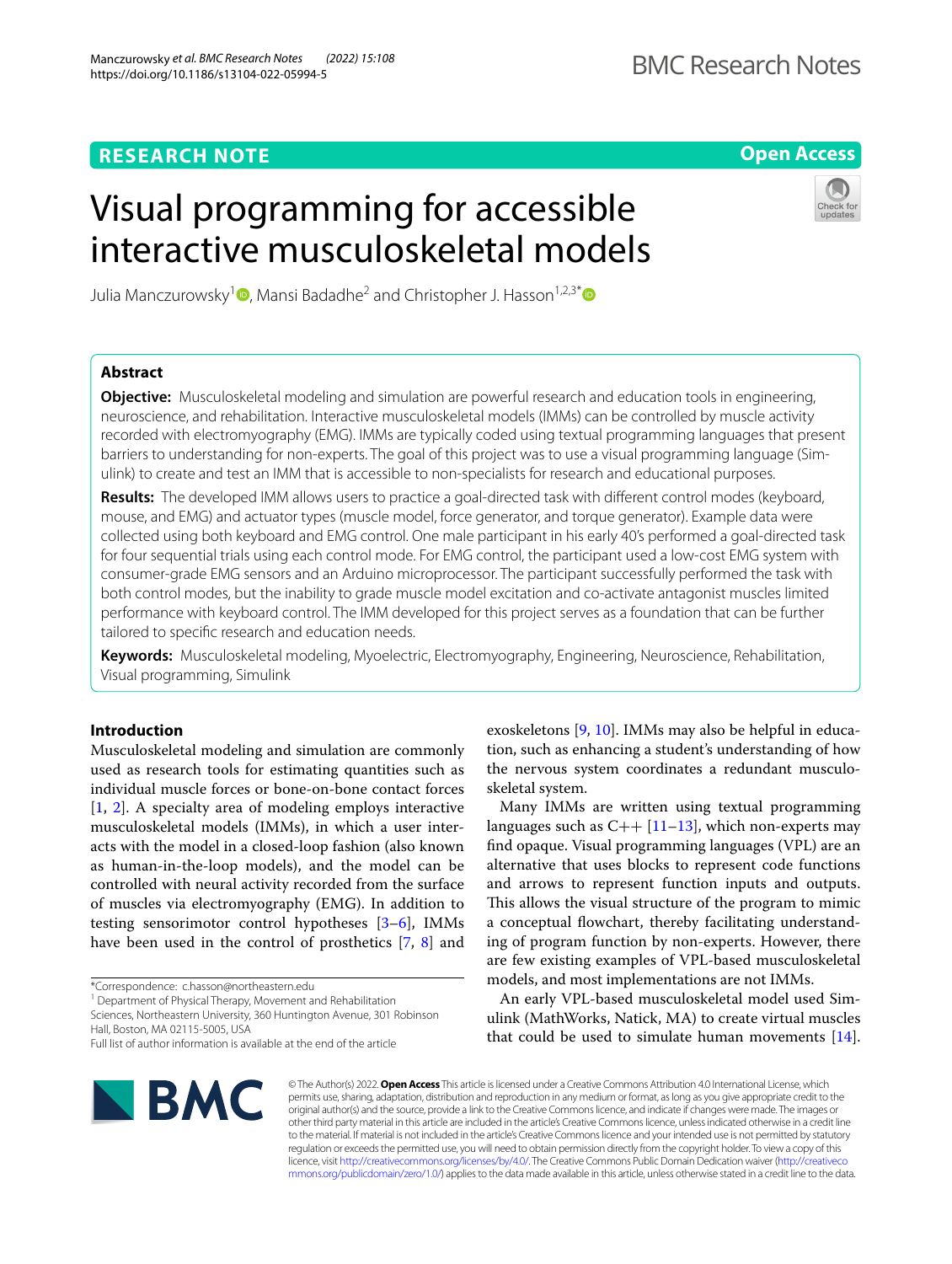Others have used Simulink-based musculoskeletal models to simulate gait  $[15–18]$  $[15–18]$  $[15–18]$  $[15–18]$  and arm movements  $[17, 18]$  $[17, 18]$ [18\]](#page-5-12). Although Simulink has been used for online control applications with hard or soft exosuits, it is mainly used to control the low-level robotic hardware [[19,](#page-5-14) [20](#page-5-15)], with the musculoskeletal model implemented in a textual language such as  $C_{++}$  [\[19\]](#page-5-14). Thus, there is a need to develop a VPL-based IMM that allows human-in-the-loop control, which can be used by non-specialists for research and educational purposes.

The goal of this project was to create a VPL-based userfriendly IMM, which can serve as research and education tools in a variety of domains. For example, a neuroscientist may use the IMM to understand how the nervous system adapts to changes in the mechanical properties of a prosthetic arm, or a physical therapist may use the IMM to study how diferent neuromuscular impairments afect movement control.

## **Main text**

## **Methods**

#### *Overview*

The VPL Simulink (R2021a) was used to program an IMM of a human arm for use in education and research. The specific IMM design criteria included: (1) human-inthe-loop control with either a keyboard, mouse, or EMG, (2) diferent modes of actuation (muscle model, force generator, or torque generator), (3) capability to perform a goal-directed task, and (4) ability to save relevant variables for further analysis. Only those model components essential for simulating human motion were included. The rationale was to minimize the number of model parameters and make it simpler for users to understand

the efects of parameter changes on the behavior of the arm.

#### *Details*

The musculoskeletal model is of the same form as previously used by our group  $[21, 22]$  $[21, 22]$  $[21, 22]$  $[21, 22]$ . The Simulink model contains several discrete components, including actuator models, rigid body dynamics and musculoskeletal geometry, and integrators (Fig.  $1$ ). These components were embedded in a loop that allows multiple trials to be performed for motor adaptation and learning experiments (this higher-level loop is not shown in Fig. [1](#page-1-0)). Simulink dashboard elements make a simple user-interface with radio buttons (Fig. [2A](#page-2-0)) for selection of control (keyboard/mouse/EMG) and actuation (torque/force/muscle) modes. The musculoskeletal model is planar with a fxed upper arm and mobile lower arm, both modeled as rigid links, connected by a hinge joint (Fig. [2](#page-2-0)B). A custom visual display shows the virtual arm, task features, and control buttons for mouse control (Fig. [2C](#page-2-0)). A Level-2 MATLAB S-Function generates the display and collects user control inputs. This is the only custom S-Function; all other operations are performed with native Simulink blocks. Although more sophisticated models could be created with products like Simscape Multibody (Mathworks), this was avoided to maximize accessibility, so users only need a single software package (MATLAB/ Simulink). A Runge–Kutta solver was used with a fxedstep size of  $1/150$  s. This represented a tradeoff between simulation speed and integration accuracy on a Windows 10 laptop with an Intel Core i7-7700HQ CPU @ 2.8 GHz with 32 GB of RAM (for higher accuracy or patient-critical applications, a real-time operating system and smaller

<span id="page-1-0"></span>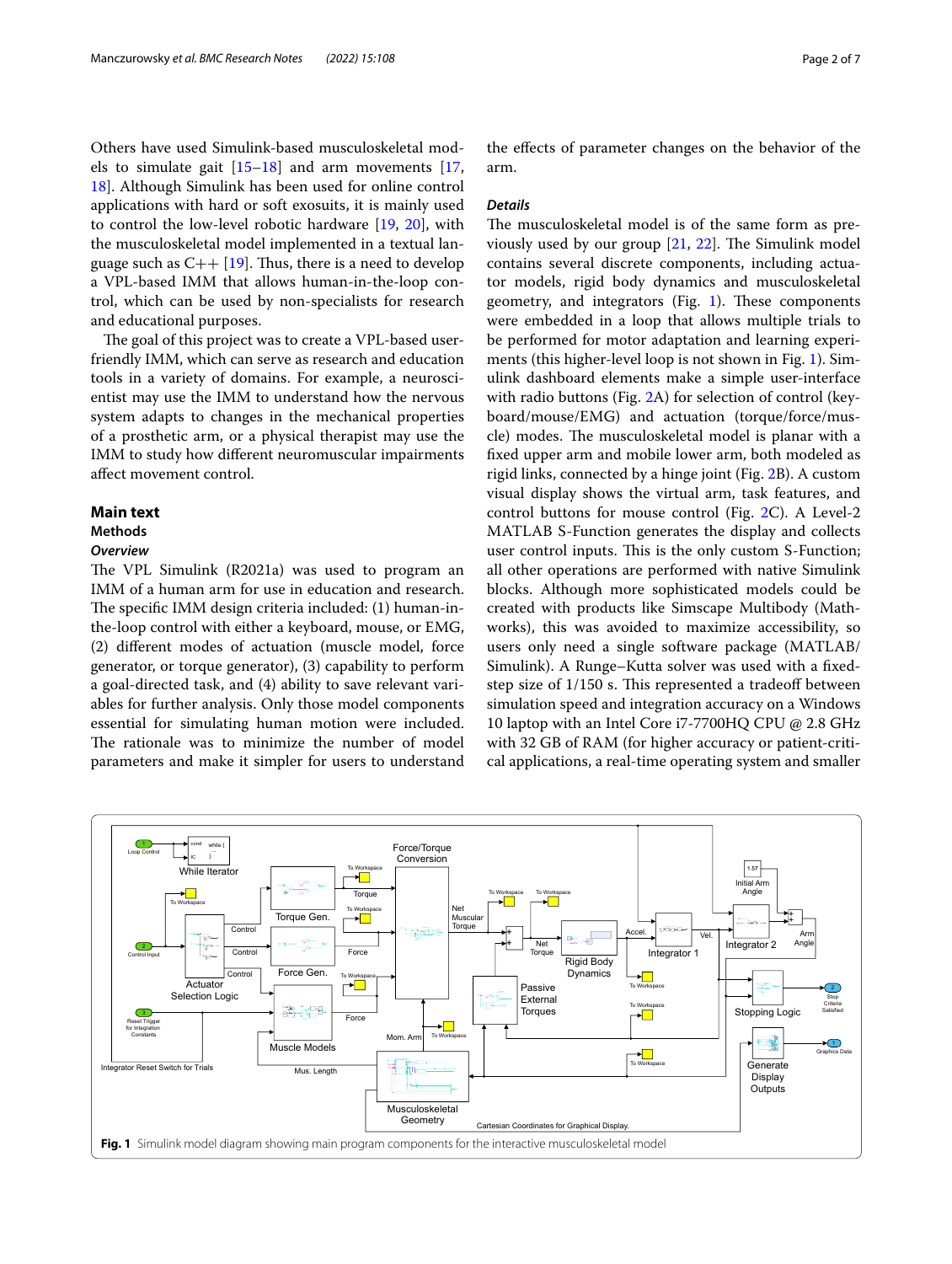

<span id="page-2-0"></span>step size would be preferred for the mathematically stif IMM).

## *Actuation modes*

The model allows three different modes of actuation. In the torque generator mode, the control signals are mapped directly into elbow fexor and extensor torques. In the force generator mode, control signals are mapped into actuator forces and multiplied by muscle moment arms to create joint torques. In the muscle model mode, muscle mechanics are included using classic Hill-type two-element muscle models, with each comprised of a contractile element in series with an elastic element. The force produced by the contractile element depends on its activation, length, and velocity. The elastic component has a nonlinear stifness; it's compliant at low forces and stifens at higher forces (muscle model details are in Hasson [[21](#page-5-16)]). As for the force generators, the muscle model forces are multiplied by moment arms to produce fexor and extensor muscular torques on the elbow joint. The user can change any of the actuator properties through a Simulink dashboard interface.

## *Control modes*

Users can control the model with their own muscles using an EMG system (a low-cost system is used here; see ["Experimental Protocol"](#page-3-0) section for details). EMG measured from the user's elbow flexors and extensors serves as excitation signals to the corresponding fexor and extensor muscle models. EMG control is proportional, i.e.,

users can vary the magnitude, timing, and duration of the actuator control signals. Alternative control modes allow users to either click on buttons or use keystrokes with the keyboard (left/right arrows). These modes only allow "bang-bang" control, i.e., the excitation level is fxed, and the user can only vary the timing and duration of the control signals.

## *Actuator geometry*

The force generators and muscle models share the same geometry. They originate on the proximal end of the upper arm segment and insert on the proximal end of the lower arm segment (Fig. [2B](#page-2-0)). This loosely mimics the attachments of the elbow fexors (short head of the biceps brachii, brachialis, and brachioradialis) and elbow extensors (triceps brachii). For simplicity, the moment arms of the actuators were calculated based on the straightline geometry. If desired, more realistic values could be set based on more complex anatomical models, such as those available in OpenSim [[23](#page-6-0)].

## *Passive components*

Two passive torques were added to the active torque produced by the actuators. An exponential ligamentous torque prevents the arm from moving beyond a physiological range of motion, emulating the action of elbow ligaments (and bony endpoints). A damping torque makes the experimental task more manageable, which requires stopping the arm on a spatial target (otherwise, the frictionless environment makes stopping difficult).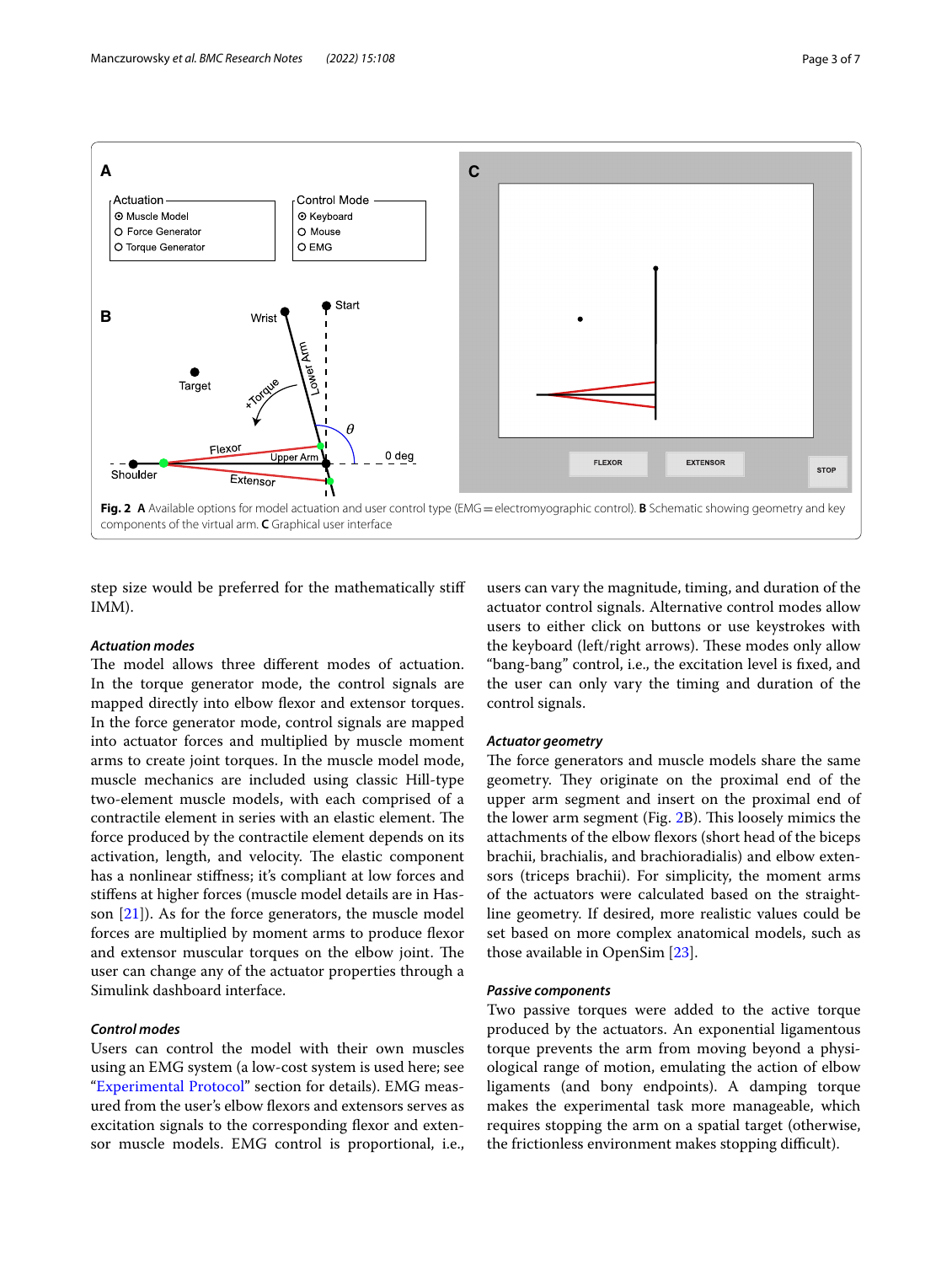## <span id="page-3-0"></span>*Motor task*

The Simulink model allows users to practice a goaldirected task with the IMM. The task is to move the virtual arm from a starting position at 90° (Fig. [2](#page-2-0)C) to a target position 45° away (counterclockwise/elbow fexion) as fast as possible, with a movement time limit of 5 s. Users can perform any number of trials. A trial is considered successful when kinematic criteria are satisfed (arm angle within  $\pm 2^{\circ}$  of target and arm angular velocity below 0.001°/s). When the trial ends (successfully or timed out), the arm automatically resets back to the starting position, and the user begins another trial.

## *Experimental protocol*

To illustrate the performance of the IMM, example data were collected using both keyboard and EMG control with the muscle models. One male participant in his early 40's performed the task for four sequential trials using each control mode. To maximize accessibility, a low-cost EMG system was used with consumer-grade EMG sensors (MyoWare, Advancer Technologies, LLC). The sensors integrated bipolar snap-electrode receptacles spaced 3 cm apart with a third separate reference snap-electrode receptacle with a 6 cm wire lead (round pre-gelled disposable snap electrodes were used; Kendall ECG Electrodes, Covidien, Dublin, Ireland). The participant's skin was prepared by rubbing with an abrasive gel and cleaning with alcohol. One EMG sensor was placed on the center of the biceps muscle belly and the other on the center of the triceps muscle belly (lateral head); both sensors were oriented parallel to the muscle fbers. After placement, the electrodes were covered with elastic pre-wrap (Muller Sports Medicine, Prairie Du Sac, Wisconsin). The EMG sensors included onboard electronics that amplifed the measured diferential voltage, applied a high-pass filter (to remove the offset), full-wave rectifed the signal, and then produced a linear envelope with an integration amplifier. The analog linear envelopes from the biceps and triceps were digitized by a 10-bit Arduino microprocessor, which had an onboard FTDI FT232RL USB-to-TTL serial communication chip (Nano v3.3, Arduino SA, Lugano, Switzerland). The digitized EMG signals were acquired through a USB connection (the FTDI drivers provided a virtual COM port) using the MATLAB serialport.m function in the Level-2 S-Function that provided the graphical user interface. To enhance safety, a USB isolator (Adafruit Industries) was placed between the Arduino and PC USB port.

## **Discussion**

The VPL-based IMM allows users to control a virtual arm using diferent control and actuation modes. An example contrasting keyboard and EMG control using muscle model actuation is shown in Fig. [3.](#page-4-0) The disadvantages of keyboard control are evident as the participant only had control over the timing and duration of the muscle excitation. On the other hand, myoelectric control allows excitation amplitude to be graded and affords the ability to co-activate flexor and extensor muscle models, which may help in stabilizing the arm near the target. While this example shows some of the variables that can be viewed and analyzed by program users, other variables can also be plotted, including those related to the internal workings of the muscle models, such as the contractile and elastic element lengths and velocities and muscle moment arms. Using Simulink, these variables populate the MATLAB workspace, and a simple MATLAB script can perform post-processing of the data (as was done in this case). Simulink scope blocks can also be inserted directly into the Simulink model to view signals during program execution.

The IMM can serve as both an education and research tool for a wide audience. For example, it could serve as an introduction to musculoskeletal modeling and myoelectric control for an engineering student. The block diagram would facilitate understanding of model function. Components could be altered to simulate a myoelectric prosthesis. Alternatively, a neuroscientist might be interested in understanding how the nervous system adapts to changes in musculoskeletal dynamics, such as a change in musculoskeletal geometry. On the other hand, a physical therapist could operate the model for exposure to the internal and dynamical complexities that impact movement production with some basic instruction. Various disorders could be simulated. For example, the therapist could experience how a reduction in strength impacts goal-directed actions. The interactive, user-modifiable,<br>myoelectrically-driven, upper-limb musculoskeletal myoelectrically-driven, upper-limb musculoskeletal model developed by this project serves as a foundation that can be further tailored to specifc research and education needs. We made the IMM available with a permissive open-source software license to maximize accessibility (see link in "Availability of data and materials" sections).

## **Limitations**

The program was designed to run in the basic Simulink programming environment (without add-ons such as Simscape Multibody) on a standard Windows PC or laptop. This increases ease of access to the source code so that users can change the block diagram and interactively experience the efects. However, running the program in this way on a non-real-time operating system limits execution speed, which could be increased by using a real-time operating system or deploying the program on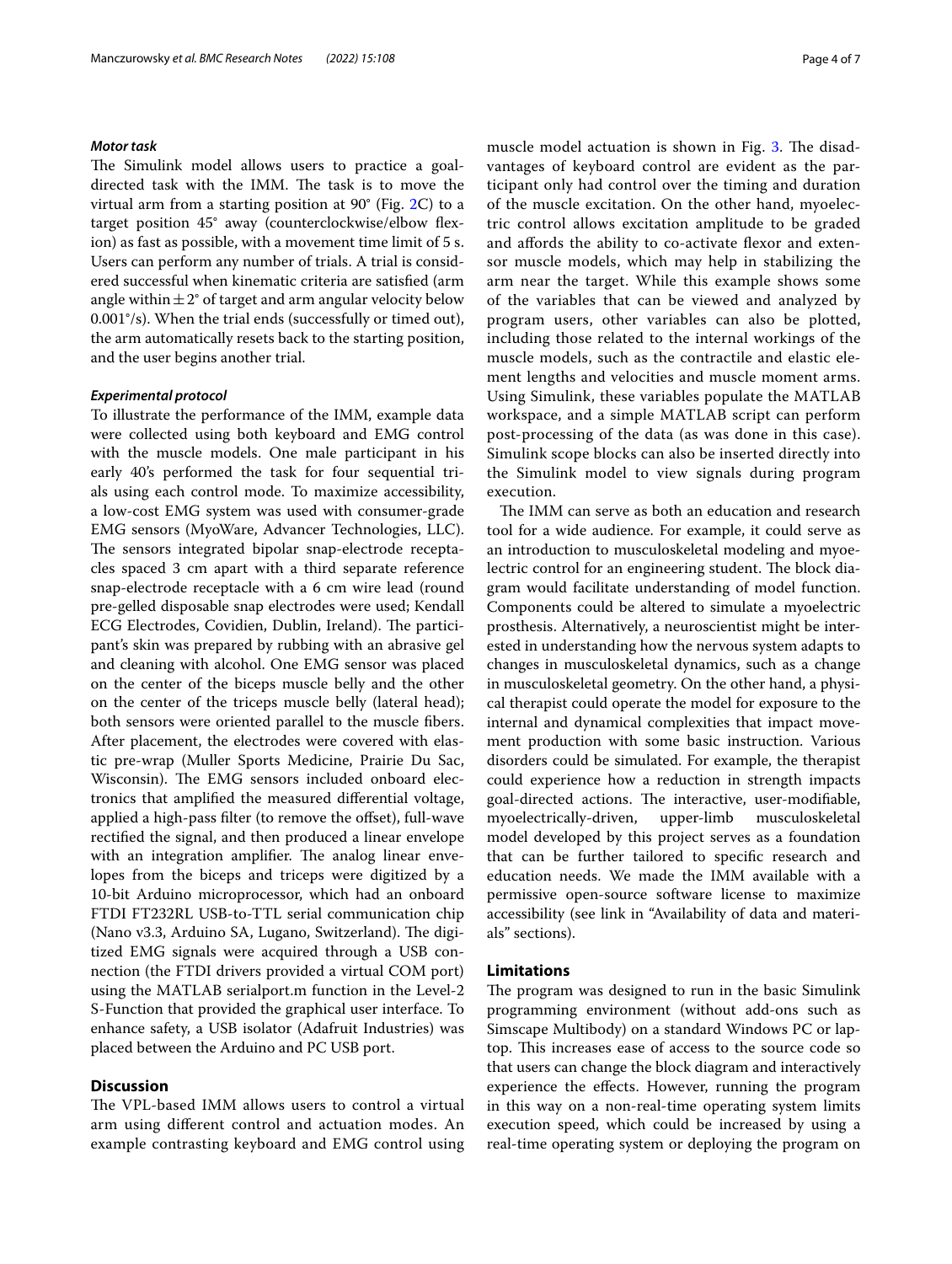<span id="page-4-0"></span>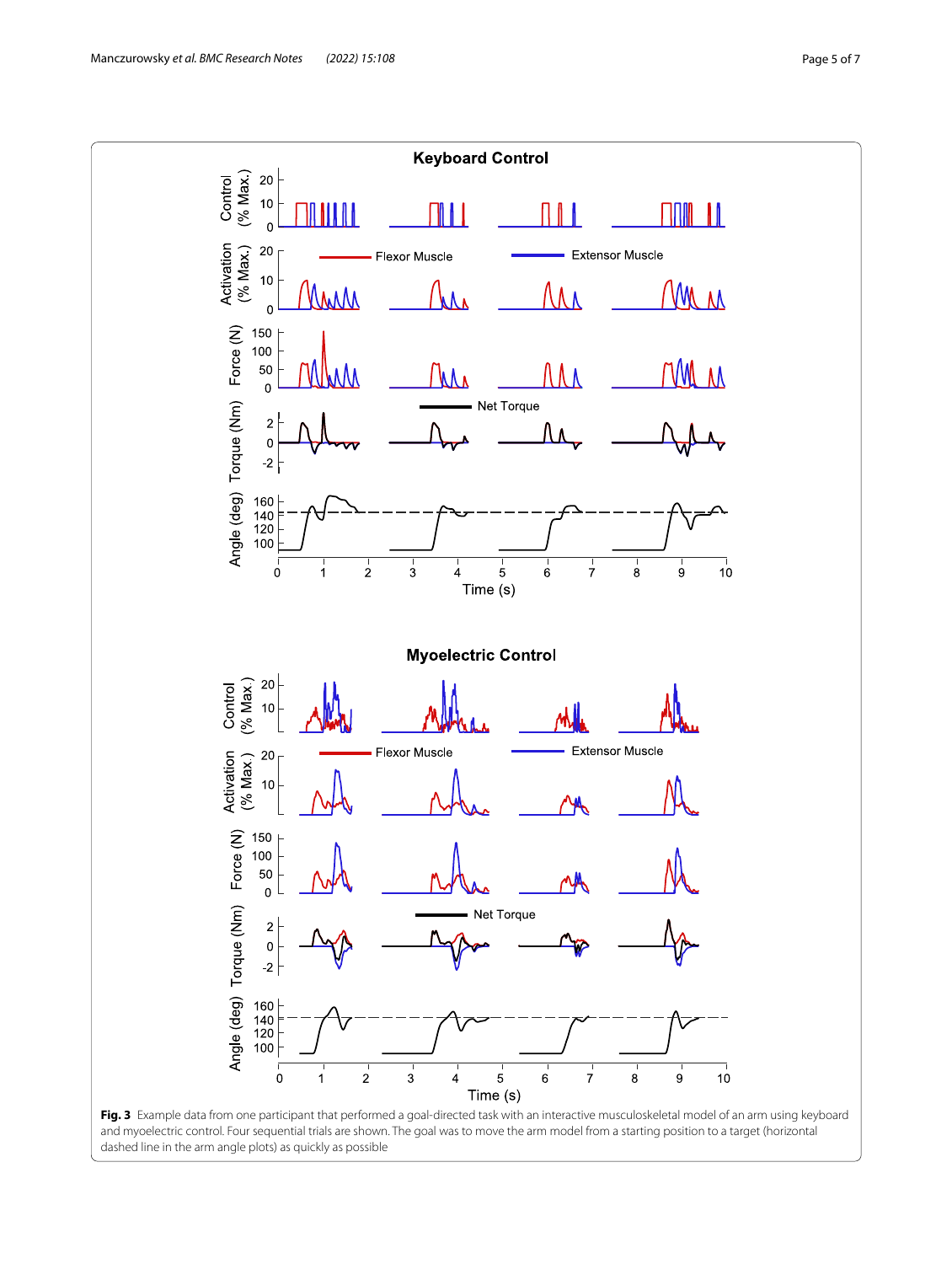a dedicated microprocessor. For accessibility, a low-cost EMG system was used, and the musculoskeletal model has a relatively simple architecture: a planar model with lumped fexor and extensor muscle models with straightline geometry. For some research applications, a more detailed model architecture and higher-grade EMG system may be desired.

#### **Abbreviations**

IMM: Interactive musculoskeletal model; VPL: Visual programming language; EMG: Electromyography.

## **Acknowledgements**

The authors thank Kali Shumock for assisting with the literature review.

#### **Authors' contributions**

JM drafted the manuscript. CJH, MB, and JM did the programming. JM and CJH edited the manuscript. All authors read and approved the fnal manuscript.

#### **Authors' information**

Julia Manczurowsky (DPT) is a PhD student in the Neuromotor Systems Laboratory (NMS Lab) in the Department of Physical Therapy, Movement and Rehabilitation Sciences at Northeastern University. Her research focuses on understanding therapist-patient physical interactions during locomotor training. Mansi Badadhe is an MS student in the Department of Biomedical Engineering and spent her co-op in the NMS Lab contributing to this project. Christopher J. Hasson (PhD) is an Associate Professor and Director of the NMS Lab. His research aims to improve rehabilitation interventions through science. More details can be found on the NMS Lab website: [https://web.northeastern.](https://web.northeastern.edu/neuromotorsystemslab/) [edu/neuromotorsystemslab/.](https://web.northeastern.edu/neuromotorsystemslab/)

#### **Funding**

Funded by a MathWorks Microgrant. The funders played no role in the design of the study and collection, analysis, and interpretation of data or in writing the manuscript.

#### **Availability of data and materials**

The datasets used and analyzed during the current study are available from the corresponding author on reasonable request. The source code for the interactive musculoskeletal model is freely available on GitHub ([https://github.](https://github.com/cjhasson/simulink-virtual-arm) [com/cjhasson/simulink-virtual-arm](https://github.com/cjhasson/simulink-virtual-arm)).

## **Declarations**

#### **Ethics approval and consent to participate**

This work was approved by the Northeastern University Institutional Review Board. Informed written consent was obtained from all participants.

#### **Consent for publication**

Not applicable.

## **Competing interests**

The authors declare that they have no competing interests.

#### **Author details**

<sup>1</sup> Department of Physical Therapy, Movement and Rehabilitation Sciences, Northeastern University, 360 Huntington Avenue, 301 Robinson Hall, Boston, MA 02115-5005, USA. <sup>2</sup> Department of Bioengineering, Northeastern University, Boston, USA. <sup>3</sup> Department of Biology, Northeastern University, Boston, USA.

## Received: 8 August 2021 Accepted: 8 March 2022 Published online: 22 March 2022

#### **References**

- <span id="page-5-0"></span>1. Lin Y-C, Walter JP, Banks SA, Pandy MG, Fregly BJ. Simultaneous prediction of muscle and contact forces in the knee during gait. J Biomech. 2010;43(5):945–52.
- <span id="page-5-1"></span>2. Lloyd DG, Besier TF. An EMG-driven musculoskeletal model to estimate muscle forces and knee joint moments in vivo. J Biomech. 2003;36(6):765–76.
- <span id="page-5-2"></span>3. Al Borno M, Vyas S, Shenoy KV, Delp SL. High-fdelity musculoskeletal modeling reveals that motor planning variability contributes to the speed-accuracy tradeoff. Elife. 2020;9: e57021.
- 4. Miller RH, Umberger BR, Hamill J, Caldwell GE. Evaluation of the minimum energy hypothesis and other potential optimality criteria for human running. Proc R Soc B Biol Sci. 2012;279(1733):1498–505.
- 5. Hasson CJ. Neural representation of muscle dynamics in voluntary movement control. Exp Brain Res. 2014;232(7):2105–19.
- <span id="page-5-3"></span>6. De Rugy A, Loeb GE, Carroll TJ. Muscle coordination is habitual rather than optimal. J Neurosci. 2012;32(21):7384–91.
- <span id="page-5-4"></span>7. Cimolato A, Milandri G, Mattos LS, De Momi E, Lafranchi M, De Michieli L. Hybrid machine learning-neuromusculoskeletal modeling for control of lower limb prosthetics. In: 2020 8th IEEE RAS/EMBS International Conference for Biomedical Robotics and Biomechatronics (BioRob); 2020. Newyork: IEEE.
- <span id="page-5-5"></span>8. Crouch DL, Huang H. Lumped-parameter electromyogram-driven musculoskeletal hand model: a potential platform for real-time prosthesis control. J Biomech. 2016;49(16):3901–7.
- <span id="page-5-6"></span>9. Ao D, Song R, Gao J. Movement performance of human–robot cooperation control based on EMG-driven hill-type and proportional models for an ankle power-assist exoskeleton robot. IEEE Trans Neural Syst Rehabil Eng. 2016;25(8):1125–34.
- <span id="page-5-7"></span>10. Rosen J, Brand M, Fuchs MB, Arcan M. A myosignal-based powered exoskeleton system. IEEE Trans Syst Man Cybern Part A Syst Hum. 2001;31(3):210–22.
- <span id="page-5-8"></span>11. Bailly F, Ceglia A, Michaud B, Rouleau DM, Begon M. Real-time and dynamically consistent estimation of muscle forces using a moving horizon emg-marker tracking algorithm—application to upper limb biomechanics. Front Bioeng Biotechnol. 2021;9:112.
- 12. Durandau G, Farina D, Sartori M. Robust real-time musculoskeletal modeling driven by electromyograms. IEEE Trans Biomed Eng. 2017;65(3):556–64.
- <span id="page-5-9"></span>13. Michaud B, Bailly F, Charbonneau E, Ceglia A, Sanchez L, Begon M. Bioptim, a python framework for musculoskeletal optimal control in biomechanics. bioRxiv. 2021. [https://doi.org/10.1101/2021.02.27.432868.](https://doi.org/10.1101/2021.02.27.432868)
- <span id="page-5-10"></span>14. Cheng EJ, Brown IE, Loeb GE. Virtual muscle: a computational approach to understanding the efects of muscle properties on motor control. J Neurosci Methods. 2000;101(2):117–30.
- <span id="page-5-11"></span>15. Endo K, Herr H, editors. Human walking model predicts joint mechanics, electromyography and mechanical economy. In: 2009 IEEE/RSJ International Conference on Intelligent Robots and Systems. New York: IEEE; 2009.
- 16. Lim C, Jones N, Spurgeon SK, Scott J. Modelling of knee joint muscles during the swing phase of gait––a forward dynamics approach using MATLAB/Simulink. Simul Model Pract Theory. 2003;11(2):91–107.
- <span id="page-5-13"></span>17. Chadwick EK, Blana D, van den Bogert AJ, Kirsch RF. A real-time, 3-D musculoskeletal model for dynamic simulation of arm movements. IEEE Trans Biomed Eng. 2009;56(4):941–8.
- <span id="page-5-12"></span>18. Davoodi R, Brown IE, Todorov E, Loeb GE, editors. A biomechanical model of the partially paralyzed human arm. 7th Annual Conference IFESS; 2002.
- <span id="page-5-14"></span>19. Lotti N, Xiloyannis M, Durandau G, Galofaro E, Sanguineti V, Masia L, et al. Adaptive model-based myoelectric control for a soft wearable arm exosuit: A new generation of wearable robot control. IEEE Robot Autom Mag. 2020;27(1):43–53.
- <span id="page-5-15"></span>20. Noughaby AG, Vossoughi G, editors. The control of an exoskeleton and the reduction of interaction force using human intent detection by EMG signals and torque estimation. In: 2018 6th RSI International Conference on Robotics and Mechatronics (ICROM). New York: IEEE; 2018.
- <span id="page-5-16"></span>21. Hasson CJ. An interactive simulator for imposing virtual musculoskeletal dynamics. IEEE Trans Biomed Eng. 2017;65(3):539–49.
- <span id="page-5-17"></span>22. Hasson CJ, Gelina O, Woo G. Neural control adaptation to motor noise manipulation. Front Hum Neurosci. 2016;10:59.